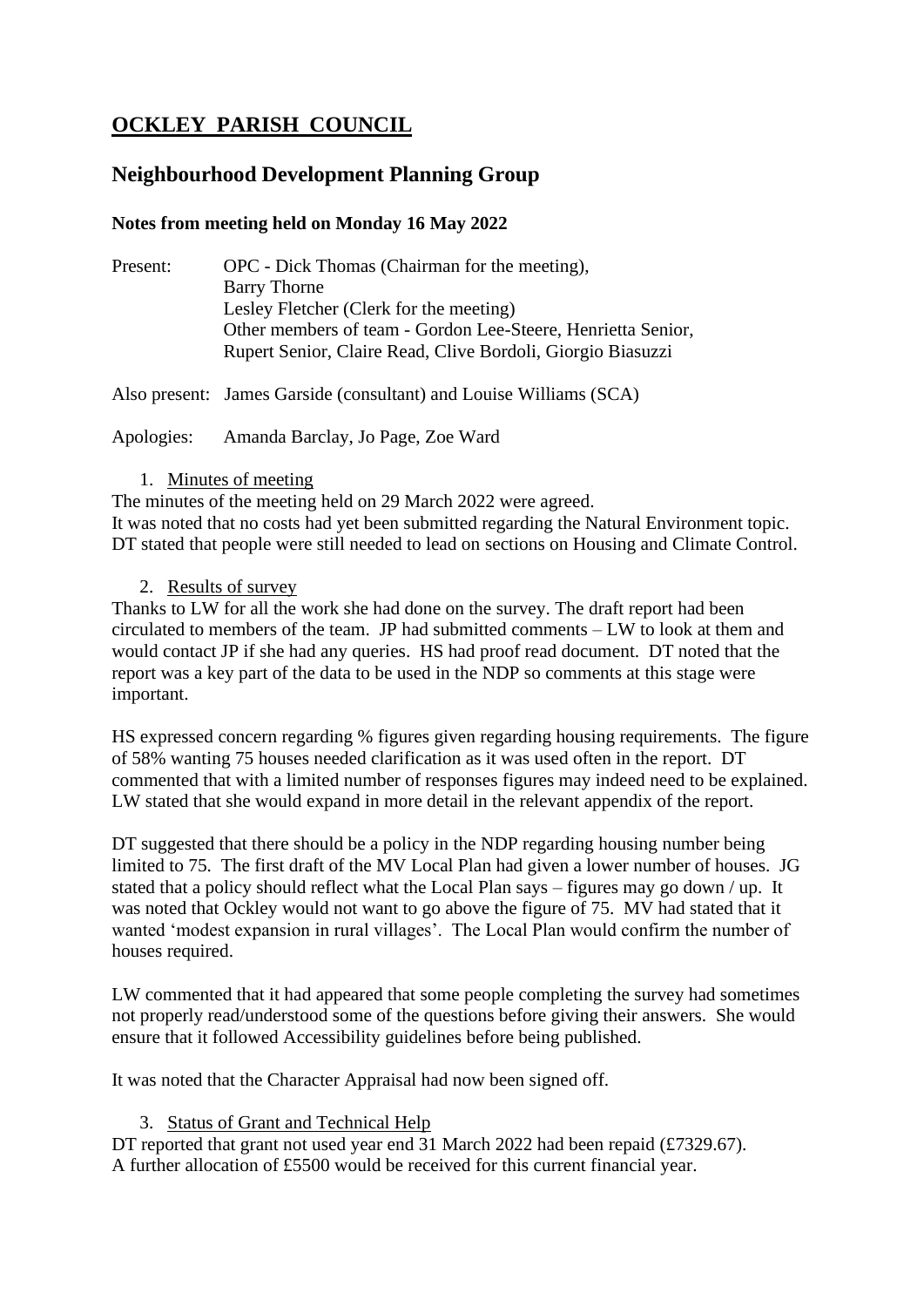He had also applied for Locality technical help; DT and RS had held a meeting with helpful representative regarding Design/Design Codes. At this meeting DT had also stated that the NDP Team would like help on Housing Needs. Acceptance for help on these topics had been received – to be taken forward shortly. RS and CB would then be able to take forward the section on Design/Design Codes.

DT to start off Housing Needs but another volunteer needed.

#### 4. Future MV

It was noted that all details regarding the Examination of the Mole Valley Local Plan were available online. Hearings would be held in three stages from June to October 2022. DT stated that he may ask to attend some of the sessions. ZW had spent time looking through documents commenting that some of the MV officers' notes had not seemed appropriate.

#### 5. Vision Statement

To date no comments had been received from team members regarding suggested changes for the statement. Objectives will be developed as sections are being written. The current statement provides a starting point which can be updated.

6. Progress reports on sections Design/Design codes – no progress as yet. Natural Environment – useful first draft received. Transport and parking – useful first draft received.

JG advised that reports/policies need to be in general conformity with the Local Plan, giving more detailed and locality specific information to Ockley. Trends and key issues can be noted from the survey. Some reports may cross over topics (eg. protect Dark Night Sky: AONB, National Parks, Natural Environment, Design/Design Codes). All final reports to follow same template. JG to send through comments on draft reports and template. Thought to be given as to how to present final NDP – one document or evidence report with stand alone policy documents. Documents need to be easy to understand. JG advised that other NDPs gave examples.

GL-S reported that there were currently massive changes regarding grants for agriculture. AONB/AGLV boundaries were being changed which would affect the MV Local Plan. National Parks were their own planning authority – over riding any Local Plan.

7. Housing Needs

Thanks to JG who had circulated a housing paper framework. He had included ideas as to what the paper should include and provided links (one of which was a paper from a similar parish).

DT stated that the survey results and additional data would be included in the Ockley paper. Many of the statistics would not have altered much since the census of 2011, although the age profile was interesting (dip in 20 to 45 age bracket which was way below the national average). The last draft NDP could also be used as reference.

#### 8. Impact of Queen's speech 10 May 2022

JG had stated that significant changes had been announced to the planning system. Most of the changes were to do with plan making at national and local authority level. However any